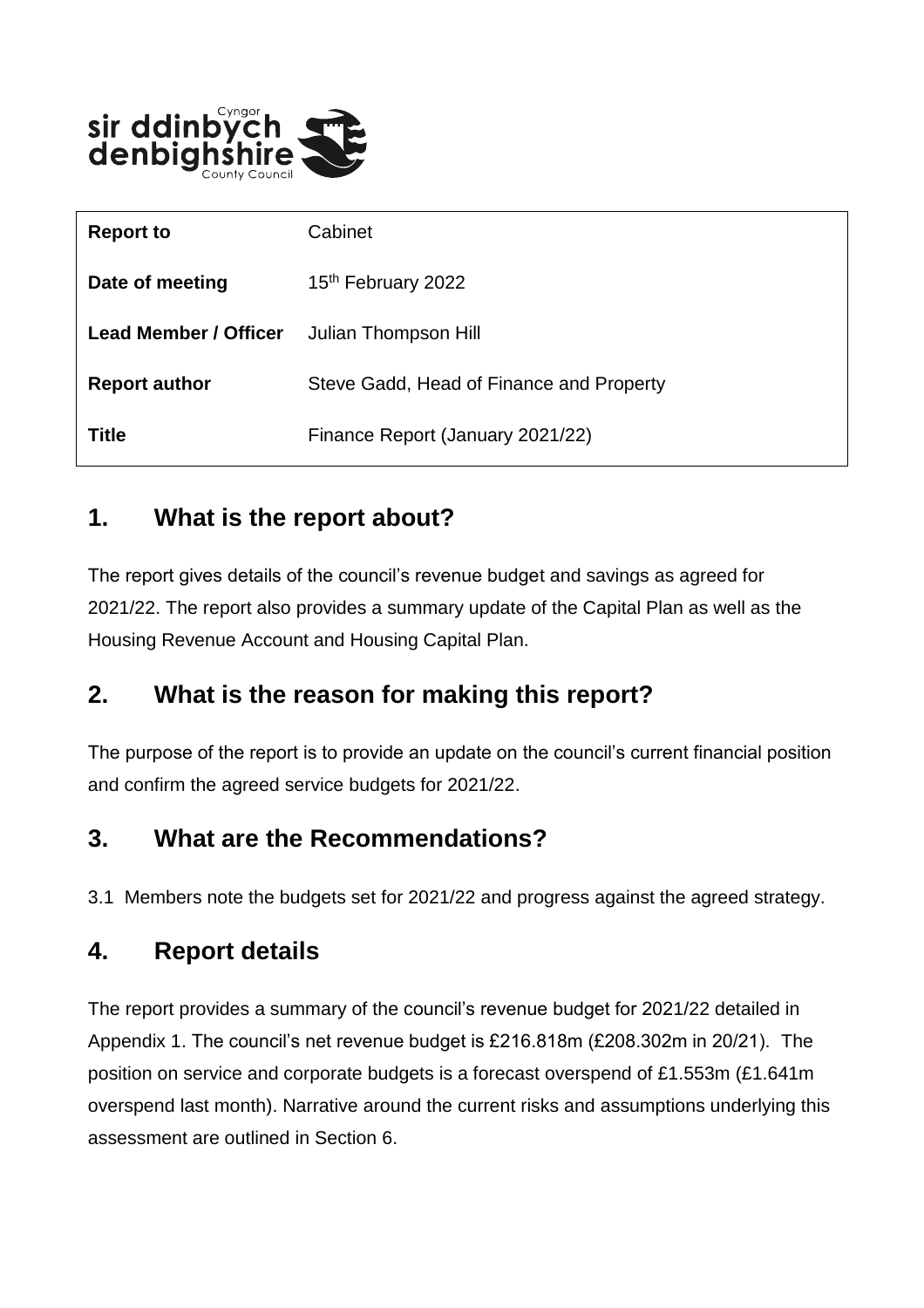The 2021/22 budget required service savings and efficiencies of £2.666m to be identified and agreed as detailed below:

- Fees and Charges inflated in line with agreed Fees and Charges policy (£0.462m).
- Operational efficiencies (£690k) mostly identified by services throughout the year and within Head Service delegated responsibility in consultation with Lead Members.
- Savings of £0.781m have also been identified which change service provision in some way and which were shared in detail with Cabinet and Council in the December briefings.
- 1% (£0.733m) Schools efficiency target from Schools Delegated Budgets.

The operational savings and fees and charges increases are assumed to have been achieved and the schools' savings are delegated to the governing bodies to monitor and deliver.

# **5. How does the decision contribute to the Corporate Priorities?**

Effective management of the council's revenue and capital budgets and delivery of the agreed budget strategy underpins activity in all areas, including corporate priorities.

## **6. What will it cost and how will it affect other services?**

Significant service narratives explaining variances and risks are detailed in Appendix 2, however the following should also be noted:

**6.1 Impact of Corona Virus** - The strategy of working in partnership with Welsh Government continues to ensure significant grant funding to help with Covid related pressures. So far eight expenditure claims for April to December have been submitted amounting to £6.5m. Three income claims amounting to £3.6m for quarters 1, 2 and 3 have also been submitted. Income claims have started to reduce as the wider Covid restrictions have reduced, however expenditure claims are likely to continue. Obviously this will depend on the still changing situation regarding the Omicron variant.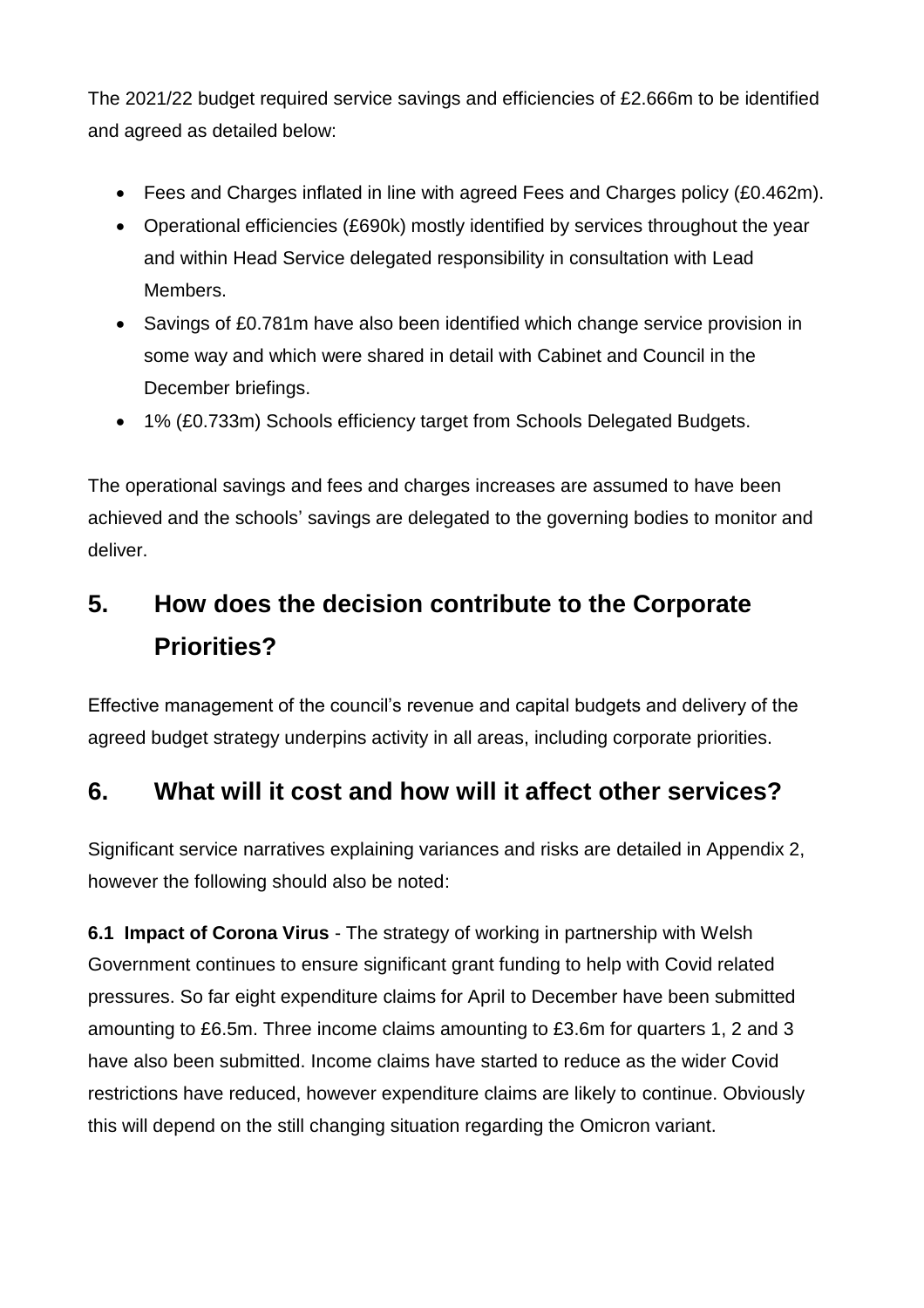**6.2 Corporate Budgets** – Currently projected to break even. However, the following risks were identified in previous months, some of which have now been resolved. This may allow for the release of contingency to help fund service overspends in future months.

- Ongoing impact of Covid on the Council Tax Yield this is still a risk although performance in this area is recovering
- Ongoing impact on the Council Tax Reduction Scheme At present the additional budget agreed as part of the 21/22 is enough to fund the projected spend in this area – however this remains a volatile area that is impacted by the wider economic situation
- Pay settlements for 2021/22 the recent offer by employees regarding local government workers and the announcement regarding teachers' pay can be funded within the pressures included in the 21/22 budget. However, it should be noted that the non-teachers' pay offer still has yet to be agreed and therefore remains a risk.

The position will continue to be monitored closely over the coming months.

**6.3 Schools** - The budget agreed by Council for 2021/22 included a total net additional investment (excluding increases in Welsh Government grants) in schools delegated budgets of just over £2.5m. The latest projection for school balances to be carried forward into 2022/23 is a net credit balance of £6.974m, which represents an increase of £1.304m on the balances brought forward into 2021/22 of £5.670m. There is a small underspend of £123k on non-delegated budgets. The improvement in school balances from the projected position last month largely relates to the receipt of additional grants.

**6.4 The Housing Revenue Account (HRA)**. The latest revenue position assumes a decrease in balances at year end of £1.643m, which is £0.990m more than the £653k at the time the budget was approved. The Capital programme for 2021/22 currently stands at £22.7m is largely allocated between planned improvements to existing housing stock (£11m) and new build developments and acquisitions (£12m).

**6.5 Treasury Management** – At the end of January, the council's borrowing totalled £241.621m at an average rate of 3.68%. Investment balances were £23.4m at an average rate of 0.08%.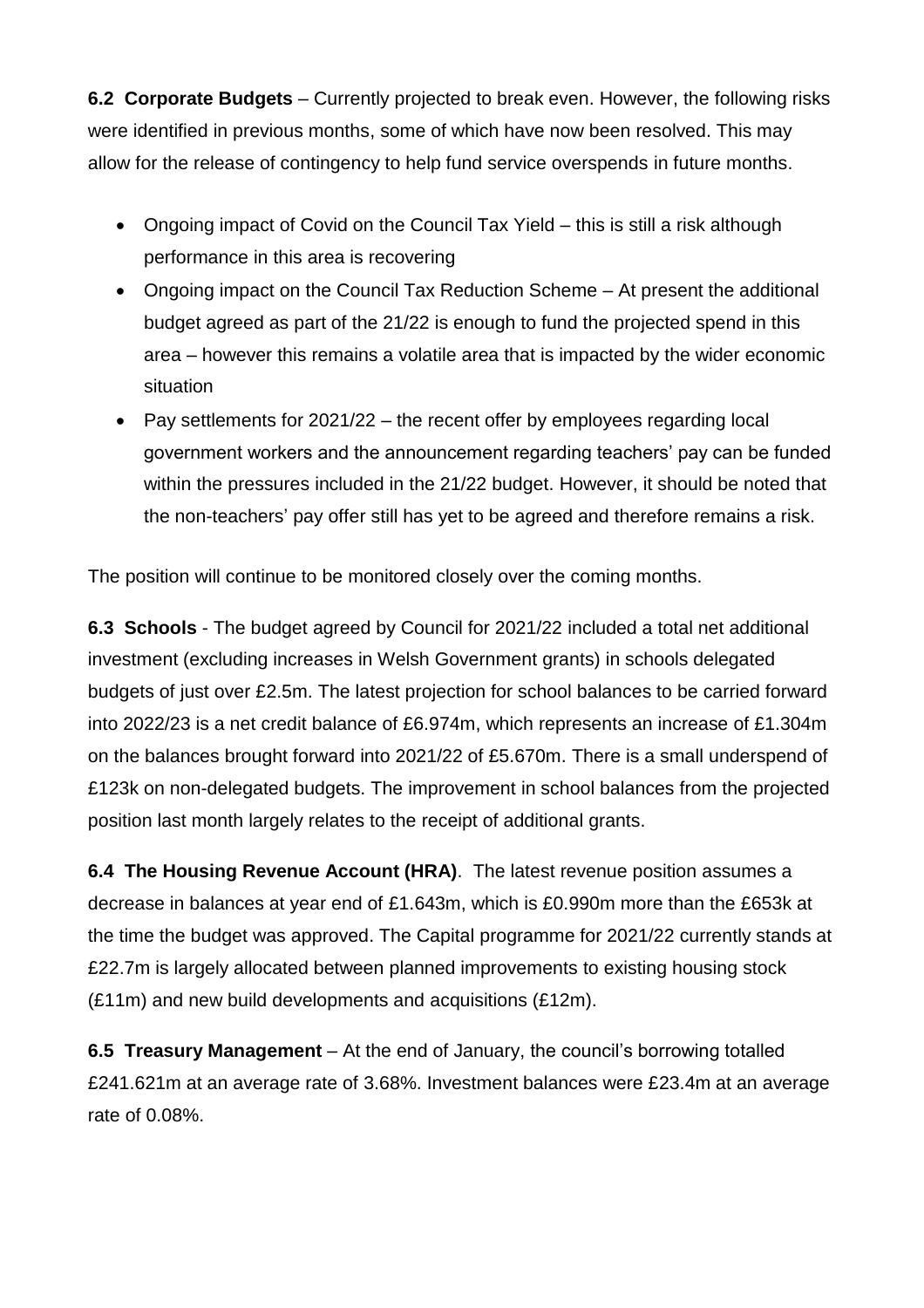**6.6** A summary of the council's **Capital Plan** is enclosed as Appendix 3. The approved capital plan is £42.56m with expenditure to date of £24.6m. Appendix 4 provides an update on the major projects included in the overall Capital Plan.

# **7. What are the main conclusions of the Well-being Impact Assessment?**

A Well-being Impact Assessments for the Council Tax rise was presented to Council on 26 January.

# **8. What consultations have been carried out with Scrutiny and others?**

In addition to regular reports to the Corporate Governance Committee, the budget process has been considered by SLT, Cabinet Briefing, Group Leaders and Council Briefing meetings. The School Budget Forum have been included in the proposals through-out the year. Trade Unions have been consulted through Local Joint Consultative Committee. The Covid pandemic did impact on the level of consultation and engagement with the public, however plans are in place to engage early with all stakeholders during the budget process for 2022/23.

## **9. Chief Finance Officer Statement**

It is welcome that Covid financial assistance has been confirmed for the whole of 2021/22 by Welsh Government. However, it should be noted that some of the criteria have been tightened which may mean that services have to fund some additional pressures. Monitoring continues to show pressures in the usual areas of Homelessness and Children's Services. Significant investment has gone into these areas in recent years and it is expected that that need will continue. Pressures in these areas have been reflected in the Budget for 2022/23.

# **10. What risks are there and is there anything we can do to reduce them?**

This remains a challenging financial period and there is still uncertainty around the ongoing impact of Covid 19, Brexit and the financial strategy of the UK government in